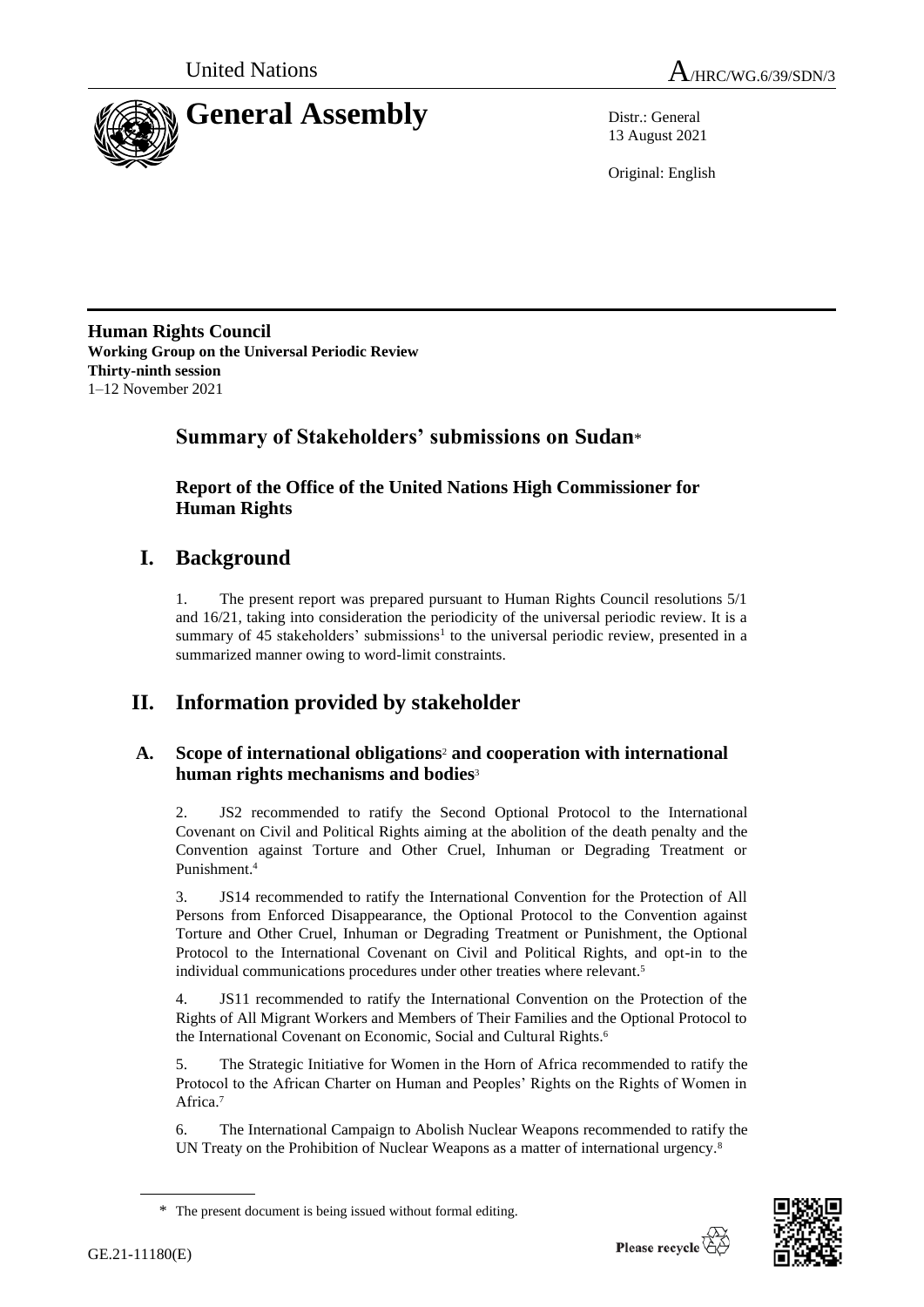7. JS5 recommended to ratify the Rome Statute and fully co-operate with the ICC and to ratify the Convention on the Elimination of All Forms of Discrimination Against Women. 9

8. JS12 recommended to enhance the cooperation with international human rights mechanisms by extending a standing invitation to all Special Procedure mandate holders and by engaging with the Special Rapporteur on freedom of religion or belief and the Special Rapporteur on minority issues. 10

9. JS24 recommended to accept long-standing requests for visit from the Working Group on Enforced or Involuntary Disappearances and the Special Rapporteurs on contemporary forms of slavery and on contemporary forms of racism, racial discrimination, xenophobia and related intolerance.<sup>11</sup>

10. JS11 recommended to invite the Special Rapporteur on the situation of human rights defenders to visit the country.<sup>12</sup>

11. The African Commission on Human and Peoples' Rights (ACHPR) encouraged OHCHR and the Independent Expert on the situation of human rights in the Sudan to cooperate and consult the ACHPR Country Rapporteur for Sudan, in the design, planning, implementation and review of Human Rights mandate in Sudan.<sup>13</sup>

## **B. National human rights framework**<sup>14</sup>

12. International Alliance for Peace and Development (IAPD) noted that following the uprising which ousted the dictatorial regime of Omar al-Bashir in April 2019, the transitional government led by Prime Minister Abdalla Hamdock had made several efforts to promote human rights and fundamental freedoms within the framework of its reforms and national reconciliation process, including the establishment of a Legal Reform Commission to review all national laws in accordance with international human rights obligations. IAPD urged Sudan to completely reconstruct the legal system inherited from the former governments to comply with international law and standards. 15

13. JS5 recommended to ensure that the new Constitution, reformed domestic legislation, policy and practice are consistent with, and reflect Sudan's obligations under international human rights law. 16

14. JS14 also recommended to amend the Criminal Act 1991 and Armed Forces Act 2007 to ensure that the definitions of international crimes, particularly crimes against humanity and war crimes, are consistent with international law, and to add command/superior responsibility as a form of liability.<sup>17</sup>

15. JS24 recommended that Sudan create an independent National Human Rights Commission and designate sufficient resources for it to operate and to obtain accreditation under the Paris Principles before Sudan's next Universal Periodic Review.<sup>18</sup>

16. Jubilee Campaign recommended to consider establishing an Ombudsman office for religious minorities to raise their grievances during the next reporting period.<sup>19</sup>

## **C. Implementation of international human rights obligations, taking into account applicable international humanitarian law**

#### **1. Cross-cutting issues**

#### *Equality and non-discrimination*<sup>20</sup>

17. JS16 recommended to adopt a comprehensive Anti-Discrimination or Equalities law, which should include, as grounds of discrimination, race, colour, sex, language, religion, political or other opinion, national or social origin, nationality, age, disability, health status or discrimination based on "any other status". JS16 also recommended that any antidiscrimination laws are developed via an inclusive process with minority groups and those who have been discriminated against.<sup>21</sup>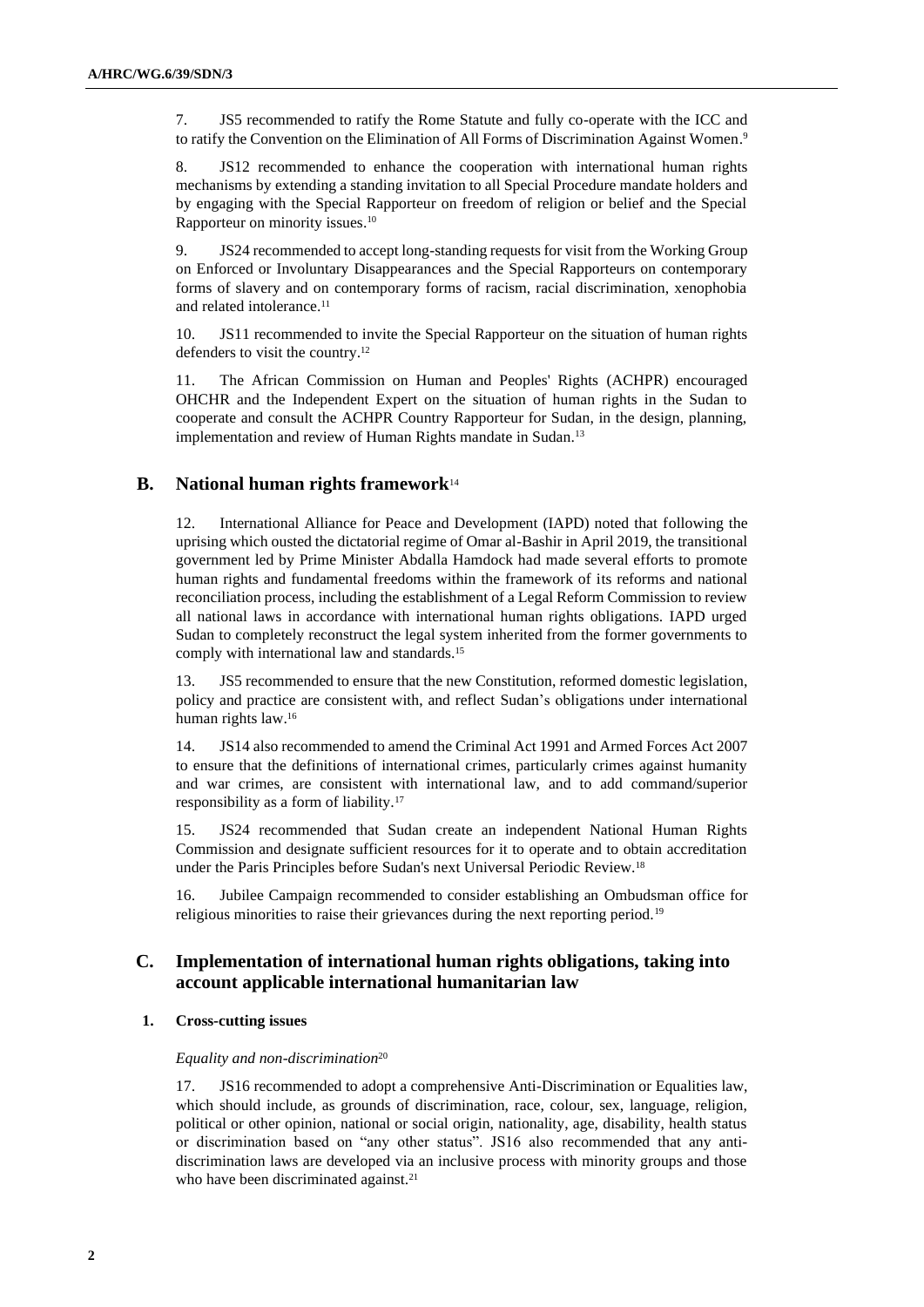18. ADF noted that discriminatory legal provisions perpetuated a climate of religious discrimination in the country, including incidents of hostility against religious minorities, particularly Christians that continue to take place in Sudan. ADF recommended to ensure equality before the law, including by repealing or reviewing all legal provisions, including those contained in the Penal Code, that violate freedom of religion or discriminate based on religious affiliation. 22

19. NHRC noted with concern the growth of hate speech, racism and racial discrimination and the rise of ethnic conflicts, in the absence of relevant legislative and administrative measures and public policies. NHRC recommended Sudan to criminalize hate speech and racism; adopt public policies to promote human rights and peaceful coexistence, including in educational curricula, and raise community awareness.<sup>23</sup>

20. JS19 recommended to carry out prompt, impartial, and effective investigations into all allegations of ill-treatment, persecution and extrajudicial killings based on sexual orientation or gender identity and punish all those responsible, including law enforcement and prison officials.<sup>24</sup>

21. Human Rights Watch recommended to repeal article 148 of the Sudanese Criminal Act, which criminalizes "sodomy" and to pass comprehensive anti-discrimination legislation that prohibits discrimination on the grounds of sexual orientation and gender identity and includes effective measures to identify and address such discrimination and gives victims of discrimination an effective remedy.<sup>25</sup>

#### *Development, the environment, and business and human rights*<sup>26</sup>

22. JS8 noted that there is no transparency in mining policies and operations, especially in the extraction of gold. This situation has been a factor of conflict in South Kordofan, a region rich in gold. It has led to unrest and protests since, including protesting against the use of toxic substances in mining activities such as mercury and cyanide, which are harmful to the environment and water resources, and have led to genetic deformities and death among the indigenous peoples, as well as animals JS8 urged Sudan to regulate mining activities as a priority to ensure that the returns benefit the Sudanese people and their management of natural resources to the sovereignty of the Sudanese peoples. 27

23. JS8 noted that Sudan has joined the five countries in Africa most targeted by foreign investors seeking land acquisition for profit. The privatization of land, displacement, violent conflict, corruption and foreign investment have combined to deprive Sudanese farmers from their land. With economic and agricultural investment policies still favouring external investors, Sudan's farmers are intentionally left behind without agricultural reform as a transitional government priority JS8 recommended that foreign investors in the land sector respect the human rights of small-scale farmers in Sudan to retain their tenure over land and productive resources without hindrance. 28

24. The Partners for Transparency recommended to speed up the establishment of the Independent Anti-Corruption Commission and to ensure that Anti-corruption institutions work independently without any restrictions, obstacles or pressures, and allow civil society organisations to participate in the development and implementation of a national anticorruption strategy. It also recommended the adoption of laws to combat corruption, such as the Anti-Corruption Law, Witness and Whistle blower Protection Law, and the Information Circulation Law.<sup>29</sup>

## **2. Civil and political rights**

#### *Right to life, liberty and security of person*<sup>30</sup>

25. JS4 stated that, on 3 June 2019, government forces led by the RSF shot live bullets at protesters, beat them with sticks and batons, rounded up hundreds and subjected them to various forms of humiliation, including beating, rape and sexual assaults. They also attacked hospitals and clinics and prevented wounded protesters from receiving medical assistance. An estimated 120 were killed and hundreds wounded. Some bodies were dumped into the river Nile and an unknown number of people were reported missing.<sup>31</sup>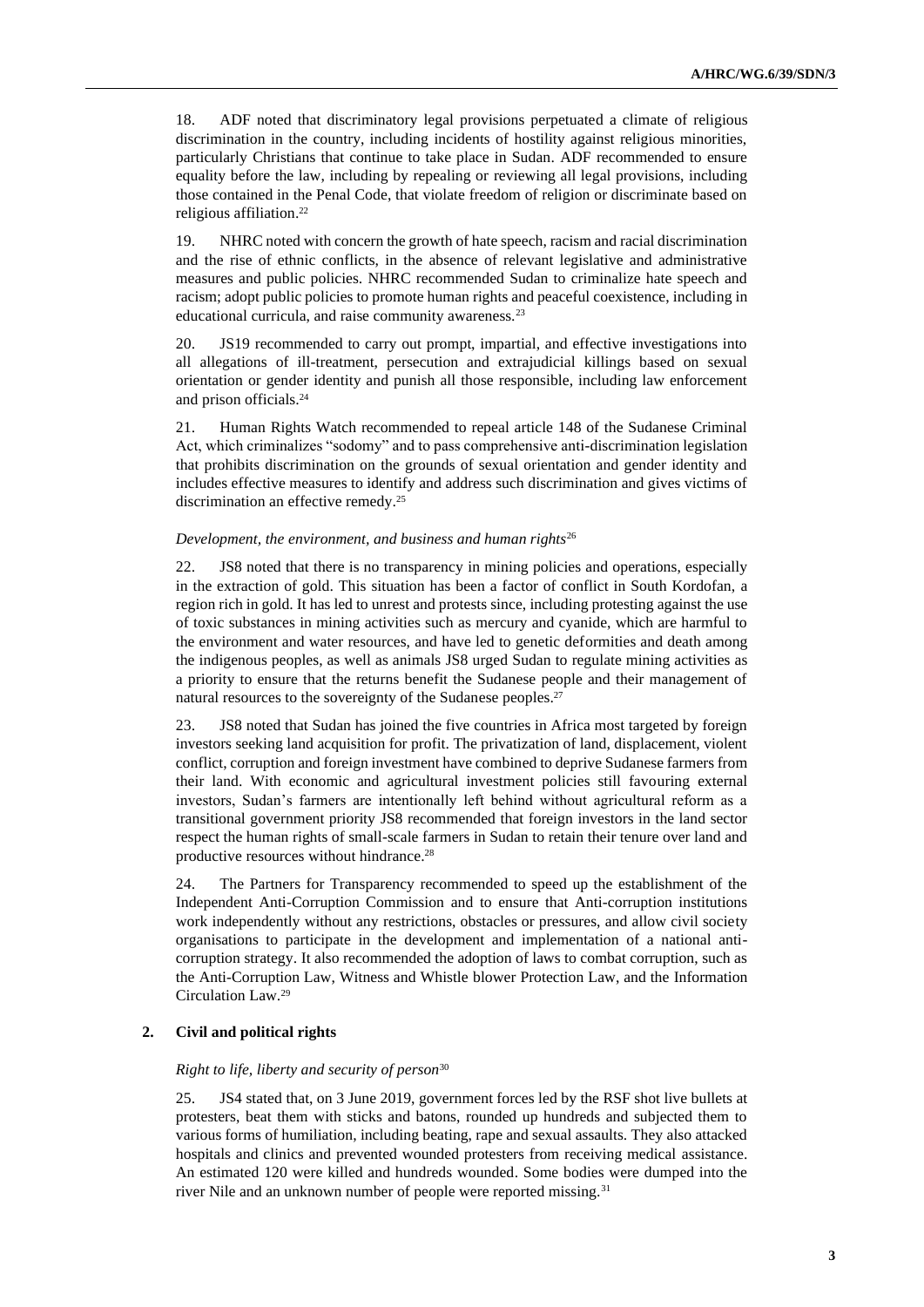26. JS9 noted reports of extrajudicial killings by state-affiliated security agents, known armed groups, and unknown armed individuals. Civilian killings by the defence and security forces continue without being investigated by the police, and without perpetrators being brought to justice.<sup>32</sup>

27. HRW recommended to immediately grant unfettered access to UNITAMS to monitor and report on human rights abuses in conflict areas; issue clear, public orders to all government forces to stop attacks on civilians, and rein in militias; and embark on security sector reform in particular for security forces tasked to provide protection of civilians. This should include establishing clear vetting procedures to identify and remove individuals responsible for serious abuses during recruitment and integration of new forces. 33

28. JS14 noted that Sudan applied the death penalty for some crimes, including to crimes not considered "the most serious." Recent, important changes to the Criminal Act 1991 repealed the death penalty for the crimes of apostasy and consensual same-sex relations. However, capital punishment may still be imposed for a variety of other crimes, such as crimes against the state. JS14 recommended to abolish the death penalty for all crimes.<sup>34</sup>

29. Al-Daleel recommended Sudan to ensuring that death penalty against perpetrators under the age of 18 at the time of committing the crime are not execute, and that death sentences handed down against minors are commuted to appropriate alternative sentences. 35

30. IAPD noted that following the massacre that occurred on 3 June 2019, when Sudanese security forces launched a violent attack against pro-democracy demonstrators at the protests' central sit-in site in Khartoum, there have been allegations that the security forces forcibly disappeared dozens of protesters detained on or around 3 June. Although the government set up two commissions in 2019 whose mandates include enforced disappearances the commissions are yet to adequately investigate enforced disappearances or even provide recommendations on investigation, prosecution and reparations for victims.<sup>36</sup>

31. JS14 recommended to amend the Criminal Act 1991 to include a crime of torture, to amend the Criminal Procedure Act 1991, Evidence Act 1994, and other relevant legislation to include an absolute prohibition on using evidence obtained as a result of torture or other ill-treatment. JS14 also recommended to abolish laws that allow corporal punishment, including amputations, cross-amputations, and whippings, and any other forms of punishment that are in breach of the ICCPR.<sup>37</sup>

32. JS21 noted that the legal conditions of arrest, whether undertaken by the police or by General Intelligence Services (GIS), remained a cause for concern. JS21 recommended to provide a public clarification of the extent of the powers of GIS officers to arrest and detain, with reference to the Constitution and the National Security Act.<sup>38</sup>

33. JS20 noted that failure to publish the official list of legal places of detention coupled with the absence of an effective judicial oversight over these places led to the existence of secret places of detention.<sup>39</sup>

#### *Administration of justice, including impunity, and the rule of law*<sup>40</sup>

34. ACHPR called on the Transitional Authorities in Sudan to: strengthen the judicial system and its independence, to intensify the fight against impunity, including for genderbased violence and the violations of economic, social and cultural rights, and to ensure that those responsible for past and present crimes are held accountable; finalize the Bill establishing the Transitional Justice Council in consultation with all sectors of society and affected communities and in line with the African Union Transitional Justice Policy and guided by the Commission's Study on Transitional Justice and Human and Peoples' Rights in Africa.<sup>41</sup>

35. Maat recommended that the judiciary and the entities charged with monitoring and investigating human rights violations must be independent of the executive branch.<sup>42</sup>

36. JS9 recommended that Sudan ensure accountability by investigating and prosecuting violations of international human rights and humanitarian laws committed by armed and security forces and by urgently investigate all reports of rape and sexual violence and ensure that perpetrators are brought to justice. 43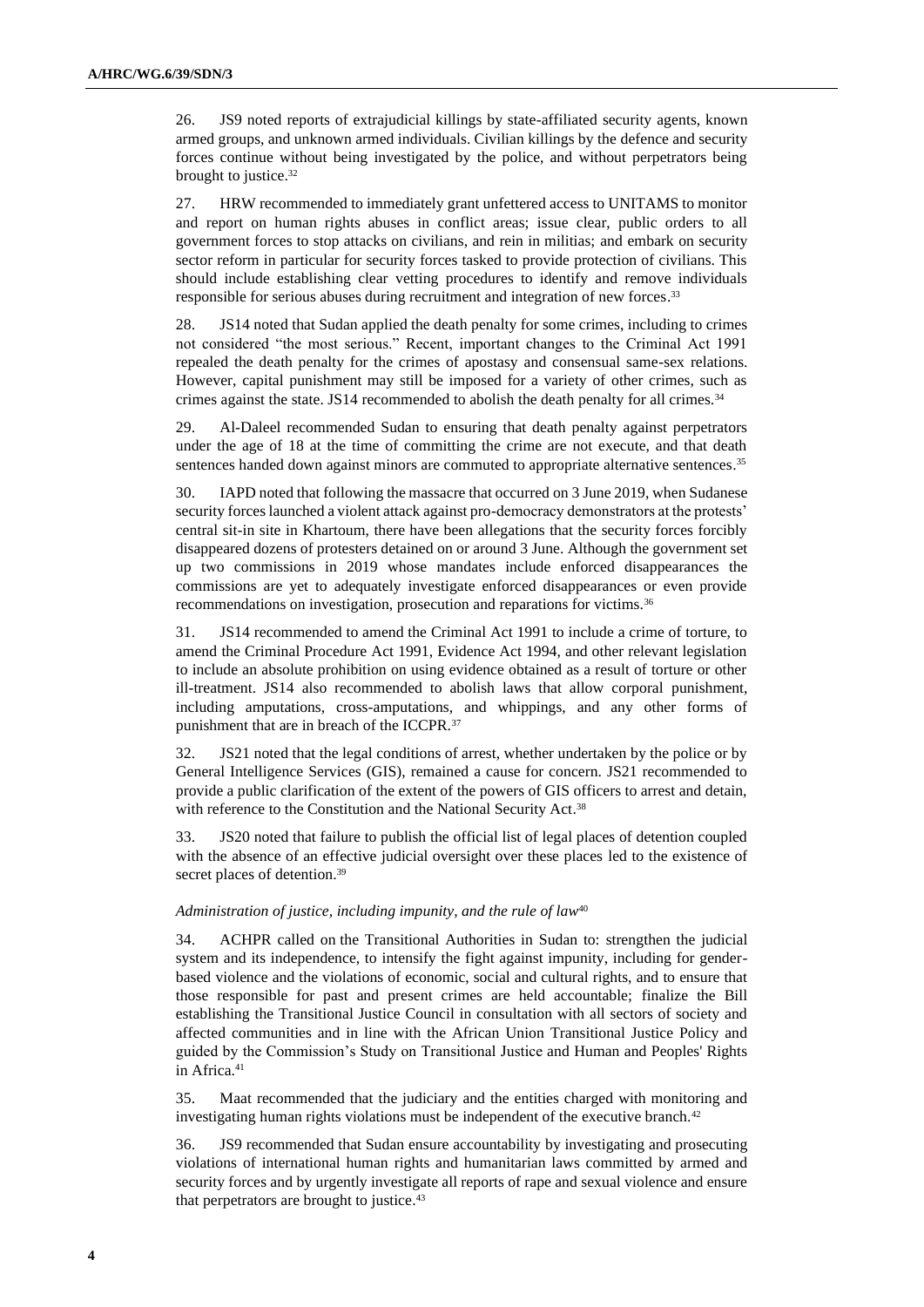37. JS11 recommended to ensure full access to justice for women, including by ensuring that victims of sexual violence receive protection and support to access justice, and ending impunity for military and militias and law enforcement including for SGBV. JS11 also recommended to allow international and regional human rights mechanisms to independently investigate the atrocities committed against protesters- especially women and girls- during the period from 13 December 2018 to August 2019. 44

38. Elizka Relief Foundation recommended to allow international observers to participate with the Sudanese government in investigating the facts on the violations that occurred against the peaceful demonstrators.<sup>45</sup>

39. JS20 recommended to provide the necessary support to existing committees investigating the events of June 2019, and establish additional national mechanisms to investigate cases of enforced disappearance in cooperation with the families of the victims. JS20 also recommended the adoption of a national law to combat the crime of enforced disappearance. 46

40. JS14 recommended to investigate all allegations of torture, ill-treatment or other human rights violations, and promptly take steps to appropriately discipline or prosecute any perpetrators, including those currently serving in government positions or within the government security forces. It also recommended to ensure that victims of human rights abuses are guaranteed effective remedies, including restitution and compensation.<sup>47</sup>

41. JS14 recommended to Sudan to fulfil its obligations, pursuant to UN Security Council resolution 1593, to fully cooperate with the ICC, including surrendering to the Court those individuals subject to ICC arrest warrants, including al-Bashir and the other suspects in Sudanese custody.<sup>48</sup> JS14 also recommended that the transitional government ensure that the ICC investigative team has complete access to Darfur to conduct the necessary interviews. Equally, the government must ensure that no evidence is destroyed, and that witnesses or victims are not harmed or intimidated.<sup>49</sup>

42. ACHPR urged the ICC to ensure that proceedings against Ali Muhammad Ali Abd– Al-Rahman support the active and effective participation of victims by instituting the requisite personal safety and security measures and interim support in the form of physical and psychological rehabilitation measures courtesy of the Assistance Programme within the Trust Fund for Victims.<sup>50</sup>

#### *Fundamental freedoms*<sup>51</sup>

43. JS5 noted that between December 2019 and January 2020, three churches in Bout Town, Blue Nile State were attacked twice. The Sudan Internal Church, the Catholic Church and the Orthodox Church were attacked on 28 December 2019 and again on 16 January 2020. Despite assurances from the Federal and State governments that the churches would be rebuilt and perpetrators would be brought to justice, the churches are still awaiting restitution. 52

44. JS12 noted that radical Muslim citizens attacked and targeted Sudanese churches and houses of religious worship. JS12 recommended to prosecute all perpetrators of harassment and violence against religious minorities. 53

45. JS5 recommended to launch an independent inquiry into the confiscation of land and property belonging to religious minorities, return land and property sold illegally or seized from religious groups and individuals from minority religious communities, and accept applications for registration and re-registration of land and properties by individuals and legitimate church committees. 54

46. JS17 recommended to ensure the rights of non-Muslim to practice and manifest their religion, and to participate in their cultural events as well as to ensure the compatibility of legislation on *hudud* offences with human rights. It also urged that *hudud* penalties, because they are of exclusively Islamic origin, should not be applied to persons who are not Muslims and to respect the freedoms to change one's religion and to manifest one's religion of belief either individually or in community with others and in public or private, subject to any necessary restrictions provided by law. 55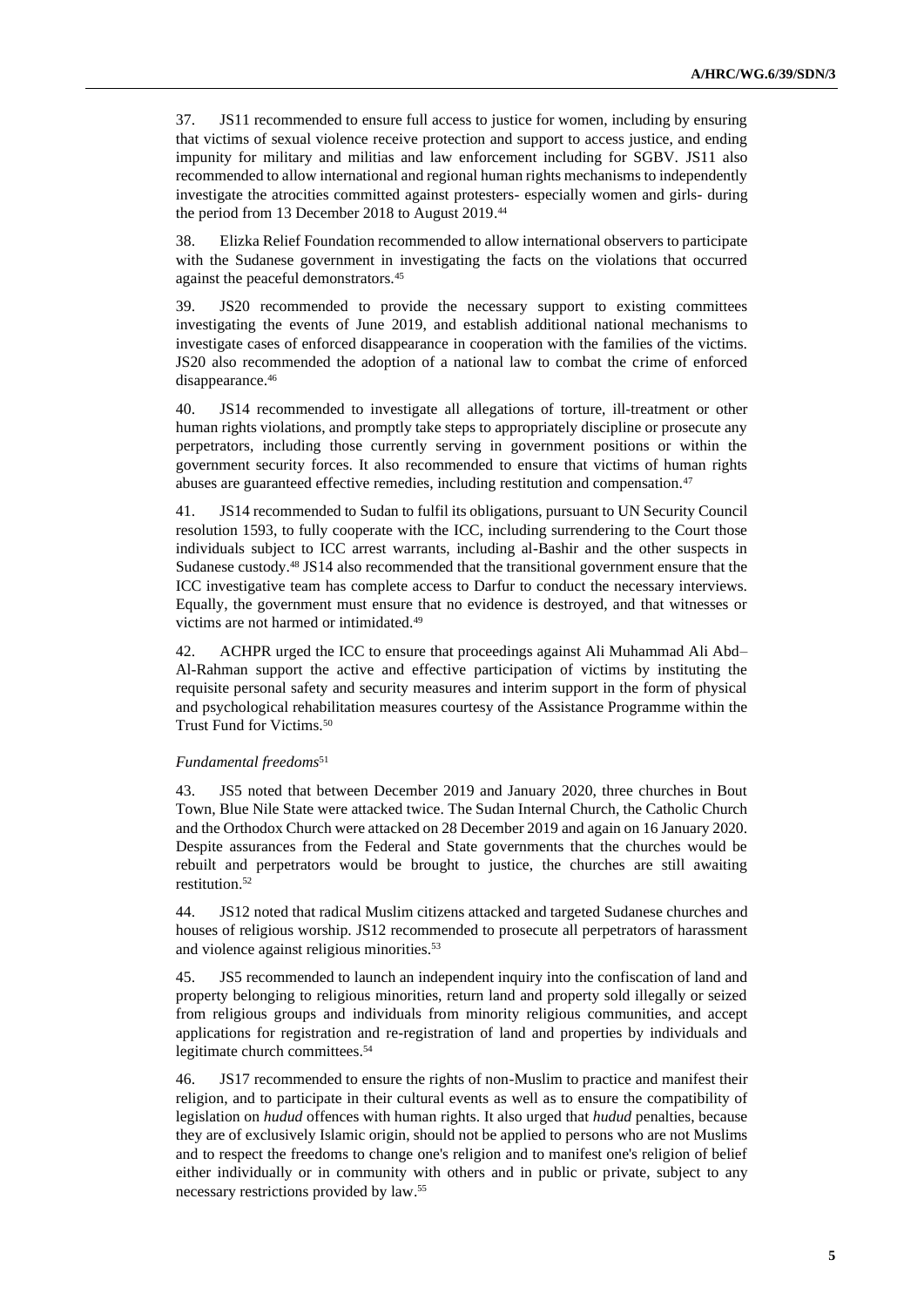47. The European Centre for Law and Justice (ECLJ) was encouraged by the work the new government to expand religious freedom within the country. However, it is critical that Sudan uphold its commitment to religious freedom and it encouraged them to continue the work they have already begun doing. Furthermore, it urged Sudan to commit to creating a permanent Constitution which further enshrines protections for religious freedom.<sup>56</sup>

48. JS18 noted that, between December 2018 and April 2019, at least 90 journalists were arrested and detained including incommunicado, for coverage of the protests or while protesting media censorship. In some instances, journalists were facing criminal charges such as publication of false news and public nuisance of the Criminal Act 1991. The authorities revoked the credentials of six foreign correspondents and prohibited foreign media houses from hosting guests on talk shows without prior approval. On 30 May 2019, the Transitional Military Authority shut down the Khartoum bureau of Al-Jazeera and banned its staff from working in Sudan. The shutdown of Aljazeera indicated further suppression of the coverage of the pro-democracy protests.<sup>57</sup>

49. JS1 raised concerns regarding internet shutdowns, the right to protest peacefully and without fear of retaliation, the rights and freedoms of journalists and independent reporters. JS1 recommended to refrain from shutting down the internet and blocking social media and make a state pledge to refrain from imposing any restrictions on internet access and telecommunication in the future, particularly during political and democratic processes.<sup>58</sup>

50. JS4 informed that Sudanese took to the streets in towns across the country in December 2018, to protest price hikes and demanded President Omar al-Bashir step down. Government security forces responded with lethal violence, shooting live ammunition at unarmed protesters, beating and arresting hundreds and killing scores of people between December and April. President al-Bashir declared a state of emergency on 22 February 2019 banning protests and authorizing "emergency courts" to try violators in speedy trials. Many protesters were detained, tried summarily, and imprisoned or fined, without due process protections.<sup>59</sup>

51. JS4 recommended to repeal the Voluntary and Humanitarian Works Act of 2006 and its restrictive regulations and to end all practices that violate the right to freedom association and the right to peaceful protest.<sup>60</sup>

52. JS6 was concerned by continued restrictions on the rights to freedoms of opinion and expression, association, and peaceful assembly. Human rights defenders (HRDs), journalists, and political activists regularly face harassment, intimidation, threats, and violence. JS6 recommended to investigate threats and attacks against journalists and HRD and publicly condemn attacks and threats against them. JS6 also recommended to amend the National Security Act 2010 in line with the Sudan's Constitutional Document of 2019 and international standards on the use of force, including the Basic Principles on the Use of Force and Firearms by Law Enforcement Officials. 61

53. Front Line Defenders recommended to guarantee in all circumstances that all HRD in Sudan are able to carry out their legitimate human rights activities without fear of reprisals and free of all restrictions including judicial harassment and physical violence and ensure full respect for the UN Declaration on human rights defenders*.* 62

54. JS11 recommended to reform the amended Cybercrimes law of 2020 and refrain from using legislation to intimidate and silence women human rights defenders. JS 11 also recommended to consult with human rights defenders, including WHRDs, on the development and implementation of a specific national law on the recognition and protection of defenders, in line with the UN Declaration on Human Rights Defenders and the Model National Law on the Recognition and Protection of HRDs.<sup>63</sup>

55. JS18 recommended to end the use of the 1991 Criminal Act, 2009 Press and Publications Act, Law on Cyber Crimes and other legislation to target all media, journalists and others for exercising their right to free expression. Ensure that the press and others are able to provide comment on public issues and inform public opinion without censorship or other restrictions.64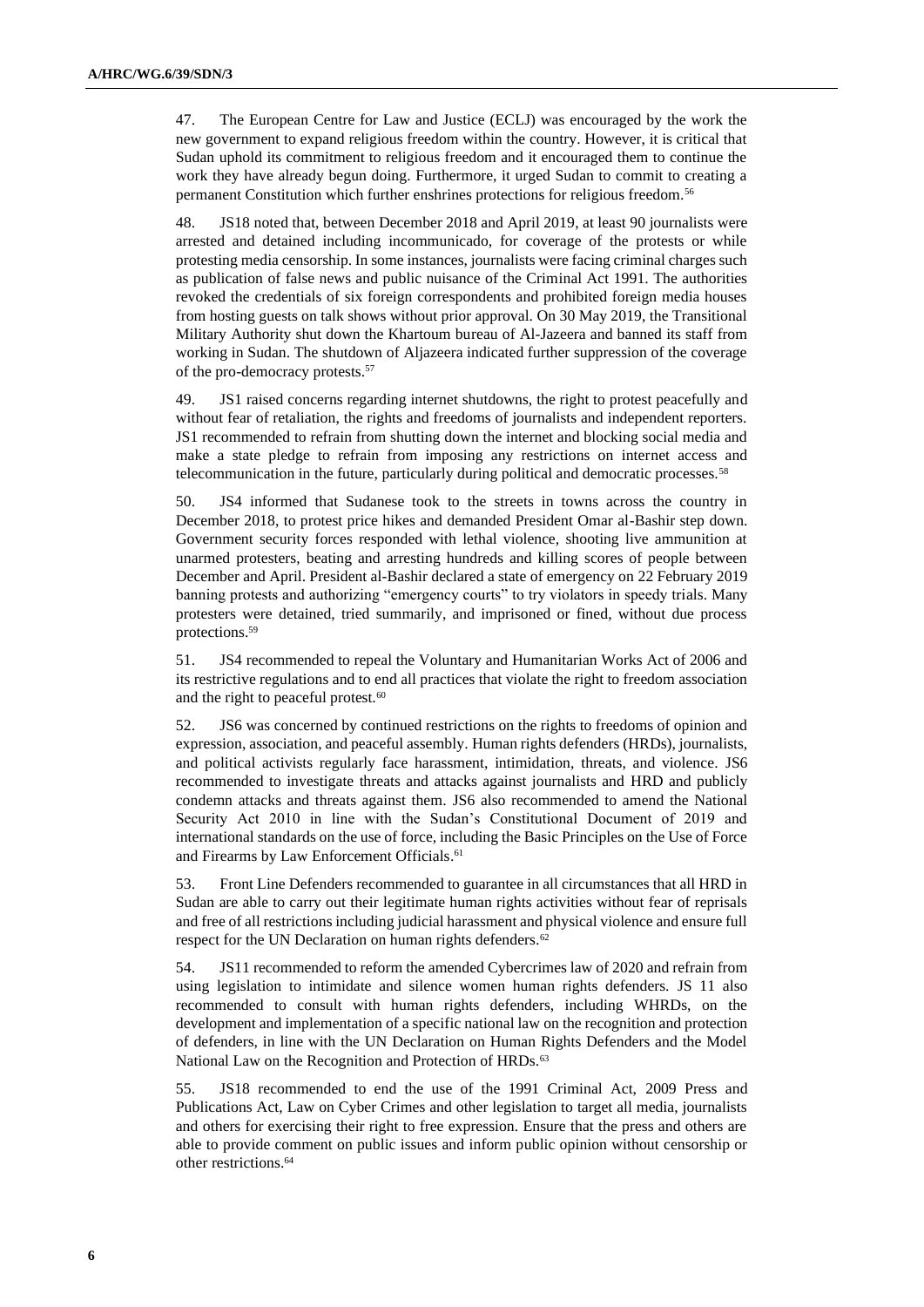#### *Prohibition of all forms of slavery*<sup>65</sup>

56. JS3 noted that, while efforts have been taken to combat human trafficking, there was a lack of legal awareness and representation among women, including their non-participation in the elaboration of legislation and laws, with a gap between the legal text and implementation in practice. In addition, the law singled out women by making the punishment aggravating for this crime if the victim was a female or a child under the age of 18 or a disabled, and a special prosecution was established to combat human trafficking. 66

#### **3. Economic, social and cultural rights**

#### *Right to work and to just and favourable conditions of work*<sup>67</sup>

57. The International Centre for Trade Union Rights (ICTUR) noted that the current situation for trade union rights was in stark contradiction with the obligations accepted under ILO Convention No. 87. It recommended to ensure that in-depth consultation takes place with functioning legal trade unions on the development of new trade union legislation and to ensure that the substantive and procedural provisions of new legislation comply with the requirements of ILO freedom of association principles.<sup>68</sup>

58. JS7 noted that the committee for dismantling the former regime issued Decree No. 3 of 2019 relating to the dissolution of trade unions, which was aimed at seizing all properties and assets of all trade unions and at establishing a committee to revise trade union laws and prepare for new elections of union leaders. On 16 December 2019, the Central Bank of Sudan issued a decision to seize and freeze the assets of the dissolved trade unions. JS7 noted that such action breached the freedom of association and the right of workers to form and join trade unions to protect their interests.<sup>69</sup>

59. JS7 recommended to adopt a development strategy that prioritizes productive sectors, ensures sustainable employment generation and the adoption of a national employment policy and targets.<sup>70</sup>

60. JS13 noted that the law provides for the right of persons with disabilities to work, but there are no governmental binding mechanisms and accountability tools to ensure the enjoyment of favourable working conditions, and the right to social security and an adequate standard of living. JS13 recommended to provide mechanism that ensure the implementation of the law, as well as the provision of equitable work opportunities and mean of transportation.<sup>71</sup>

61. JS7 recommended to protect the rights of people with disabilities in employment in various state agencies and in the private sector, including productive and cooperative projects, self-employment, and employment of graduates in poverty alleviation programs. JS7 recommended to increase the employment quota for persons with disabilities in civilian service from at least 2% to at least 5%.<sup>72</sup>

#### *Right to social security*<sup>73</sup>

62. JS7 noted that to contain the spread of the COVID-19 pandemic, the Government launched a rapid response programme of cash-based social welfare, seeding \$2 million directly into vulnerable households across the country and including a fivefold increase in the salaries of the public sector employees. However, there is a need to assess the existing social security schemes and safety nets and lay the foundations for an equitable social protection system. JS7 recommended a unified social security law that includes both the National Social Insurance Fund and the Social Security Investment Authority under the management of one council.<sup>74</sup>

### *Right to health*<sup>75</sup>

63. JS10 recommended to accelerate universal health coverage including SRHR services, especially for marginalized and vulnerable groups and to reduce direct, preventable maternal mortality by adopting quality maternal/reproductive health services and improve maternal mortality data by strengthening and institutionalizing maternal death surveillance and response system. 76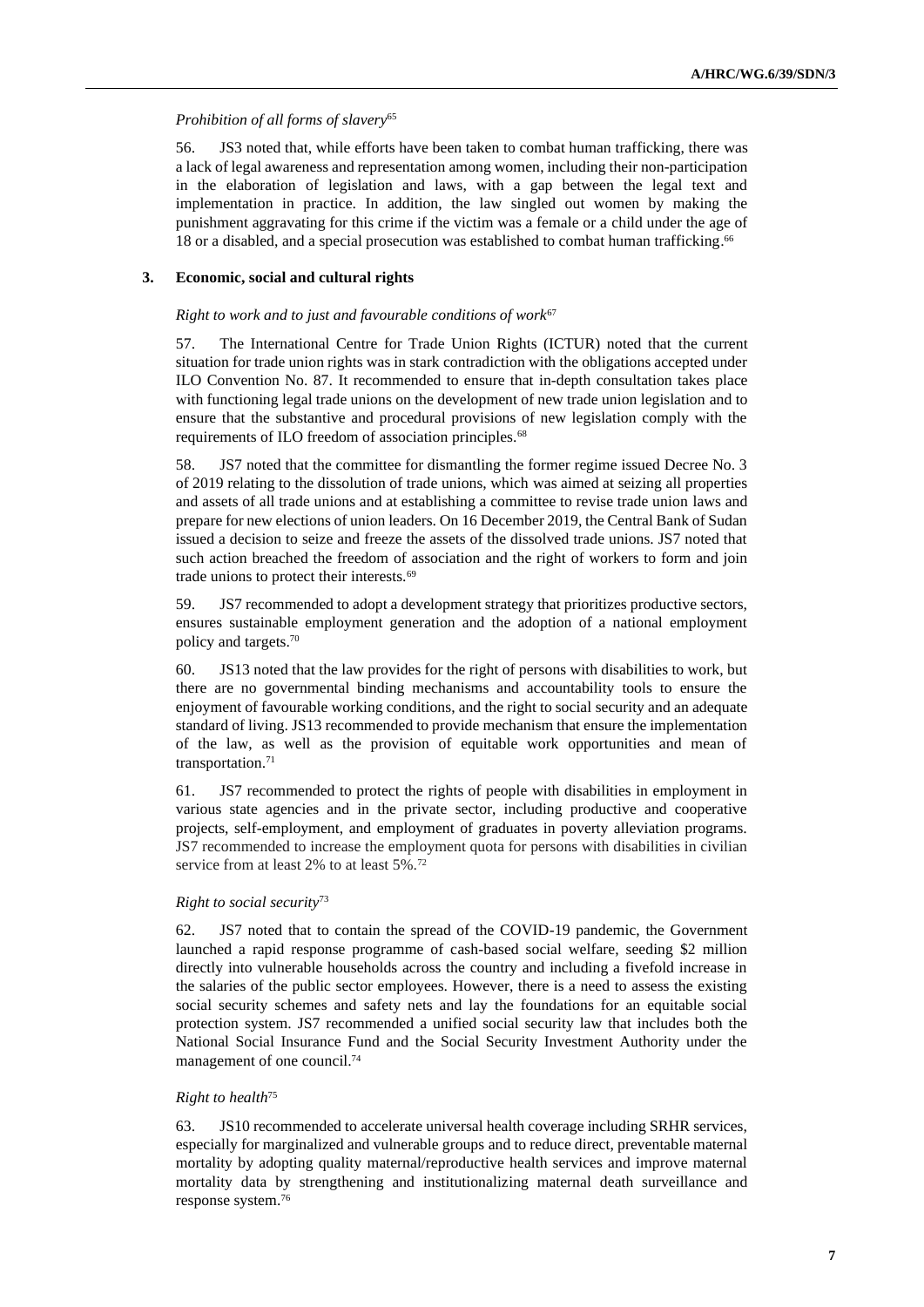64. The Sexual Rights Initiative noted that women, especially in conflict zones and young girls, have no access to contraception, adequate antennal care or emergency obstetric care. They are unable to make decisions about their bodies and to decide the number and spacing of their children. These conditions have worsened under the COVID-19 pandemic. It recommended to ensure universal access to state-subsidized sexual and reproductive health information and services, especially focusing on the needs of women, youth and people with disabilities.<sup>77</sup>

65. ACHPR invited the Sudanese authorities to remain vigilant on the health situation related to COVID-19 and to apply all necessary measures to protect the life and health of citizens.<sup>78</sup>

#### *Right to education*<sup>79</sup>

66. JS7 recommended to implement free primary education and to improve the learning experience by having trained and qualified teachers that provide proper learning material for students. JS7 recommended to provide efficient funds and resources to rural areas and minority groups and to ensure that women and people with disabilities have access to proper and sufficient education and to explore the benefits and adapt alternative learning programs which can be helpful for people who were not enrolled to schools before or have dropped out.<sup>80</sup>

67. Egypt Peace observed that most families did not allow their daughters to get an education as they believed that women should be a housewife. These traditions are affecting the girl's rights to education. As a result, the primary school enrolment rate of girls is still lower than that of boys, and there is also a large literacy gap between boys and girls. It also noted that there are only 12% of female teachers in schools and recommended to establish centers on the education of girls who have exceeded the official age to attend school in order to spread reading and writing.<sup>81</sup>

### **4. Rights of specific persons or groups**

#### *Women*<sup>82</sup>

68. JS11 recommended to prioritize the protection of women from violence by reforming, changing or repealing all the laws and state legislations that legalize any form of violence or discrimination against women, including security laws, RSF laws, and Muslims Personal Law of 1991. It also recommended to amend Personal Status Laws, including by repealing provisions on male guardianship and wife obedience and raise the age of marriage for girls to 18 years old and to accelerate the formation of the Commission for Women and Gender Equality and the Commission for Legal Reform, which are provided for in the Constitutional Declaration document. 83

69. JS25 recommended to adopt a comprehensive national strategy and a draft law to combat all forms of violence against women, including women's rights female defenders, at the public and domestic levels, especially sexual harassment.<sup>84</sup>

70. JS22 noted that, because of the political and economic situation, violence against women and girls, and gender disparities have exacerbated to an extent that required urgent and comprehensive measures to address the problem as a national crisis. JS22 noted the launch of a hotline for domestic and gender-based violence as a positive step and recommended to adopt a law against gender-based violence, and ensure its effective implementation.<sup>85</sup>

71. The Helena Kennedy Centre for international Justice noted that Sudan has one of the highest rates of FGM in the world: It is reported that 88% of women aged 15-49 have been cut. It recommended to enforce the prohibition on FGM through effective prosecution of people encouraging, facilitating and performing these surgeries.<sup>86</sup>

72. JS10 recommended the endorsement of the new national strategy for abandonments of FGM, with a road map for implementing the amendments of the criminal code for FGM and including new amendments in the civil code for a zero tolerance policy.<sup>87</sup>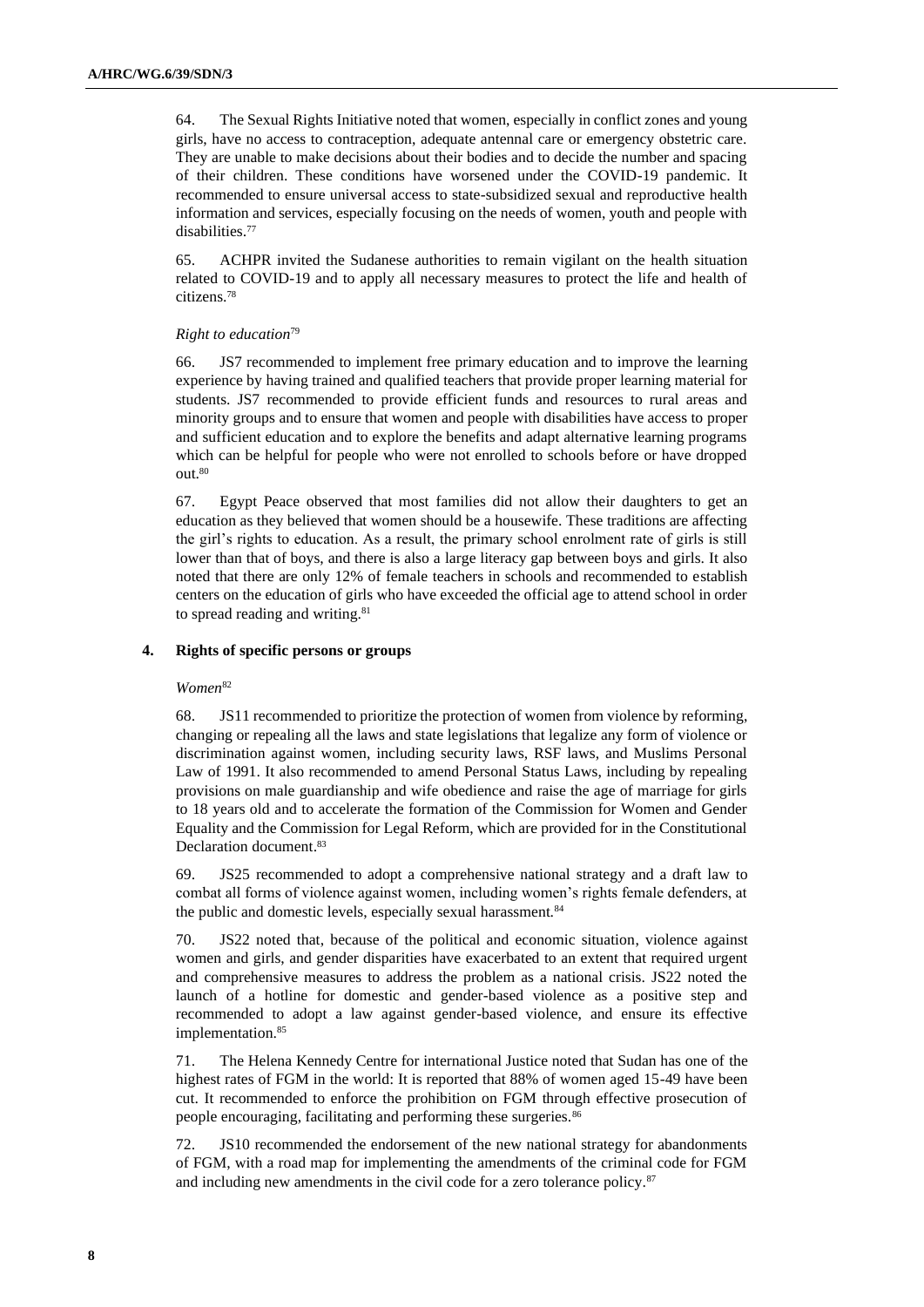73. JS15 recommended to eliminate FGM through education, awareness and guidance, to raise awareness and education in the field of women's and children's rights issues and the dangers of early marriage. JS15 recommended to enact laws that protect women and children and to combat the culture of violence against women and children through education and awareness as well as to reduce maternal mortality rate.<sup>88</sup>

74. JS24 noted that women and girls were unequal before the law. For example, the testimony of two women being needed to counteract that of one man in certain trials before a judge. A widow can only inherit one-eighth of her husband's estate, with the remainder going to the children. Even then, a two to one majority share would be inherited by the sons versus the daughter. Legal measures also include adultery charges for Muslim women that choose to marry a non-Muslim man, but the lack of penalty in the reverse situation for men.<sup>89</sup>

75. JS13 noted that the Juba Agreement stipulates women's representation in all levels of government and decision-making in a fair and effective manner, with a representation of no less than 40%. Thus, a representation rate of 15.3% in the current cabinet is an explicit violation and contravention of the Constitution. JS13 recommended to change the current composition of the Cabinet, and abide by its constitutional obligation to represent women equitably, at a rate of no less than 40% of the Cabinet.<sup>90</sup>

76. JS23 noted that the Miscellaneous Amendments Act abolished flogging for violation of the public decency law, envisaged by Article 152 of the Criminal Code, and removed the wording "wears an indecent or immoral dress". However, Article 152 can still be used, as it has been in its past form, by authorities to target Christian women and girls for indecent clothing (on the basis of not covering their head or wearing trousers) with reference to its legally vague language without a safeguard for an objective standard. JS23 recommended to repeal Article 152 (public decency law) in the Criminal Code, used by authorities to target Christian women and girls for alleged indecent clothing.<sup>91</sup>

#### *Children*<sup>92</sup>

77. The Global Partnership to End Violence Against Children noted that corporal punishment of children was still lawful despite repeated recommendations by human rights treaty bodies and during the 2nd cycle UPR of Sudan. Prohibition is still to be achieved in the home and alternative care settings. It recommended that Sudan enact legislation to explicitly prohibit corporal punishment of children in all settings and repeal all legal provisions justifying the use of corporal punishment in childrearing. All corporal punishment and other cruel or degrading forms of punishment should be prohibited in the home and all other settings where adults have authority over children.<sup>93</sup>

78. The Helena Kennedy Centre for international Justice noted that most women are married young, with the legal age for marriage being 10 years old, when a girl is tamyeez (Mature), with the permission of an elder. In a survey undertaken by Dabanga, it was reported that a third of the female population in Sudan aged between 20 and 24 were married by the age of 18, despite having ratified the Convention on the Rights of Children. It recommended to closely monitor the practice of child marriages and make sure they are happening legally and with consent following the Convention on Children's Rights.<sup>94</sup>

#### *Persons with disabilities*<sup>95</sup>

79. JS13 noted that the issues of persons with disabilities are among the most pressing issues that require attention. Persons with disabilities complain of the deterioration of the services that help them to integrate into society. Approximately 14.4% of the persons with disabilities live in Khartoum, seeking services they need, particularly education and job opportunities. Persons with disabilities suffer from exclusion and discrimination in health and education services. JS13 recommended to take the necessary measures to implement the provisions of the Convention on the Rights of Persons with Disabilities, and restructure state institutions in, taking into consideration the conditions of women with disabilities.<sup>96</sup>

#### *Migrants, refugees and asylum seekers*<sup>97</sup>

80. The Global Detention Project (GDP) noted that there are on-going concerns about the treatment of refugees and asylum seekers. There have been cases where asylum seekers were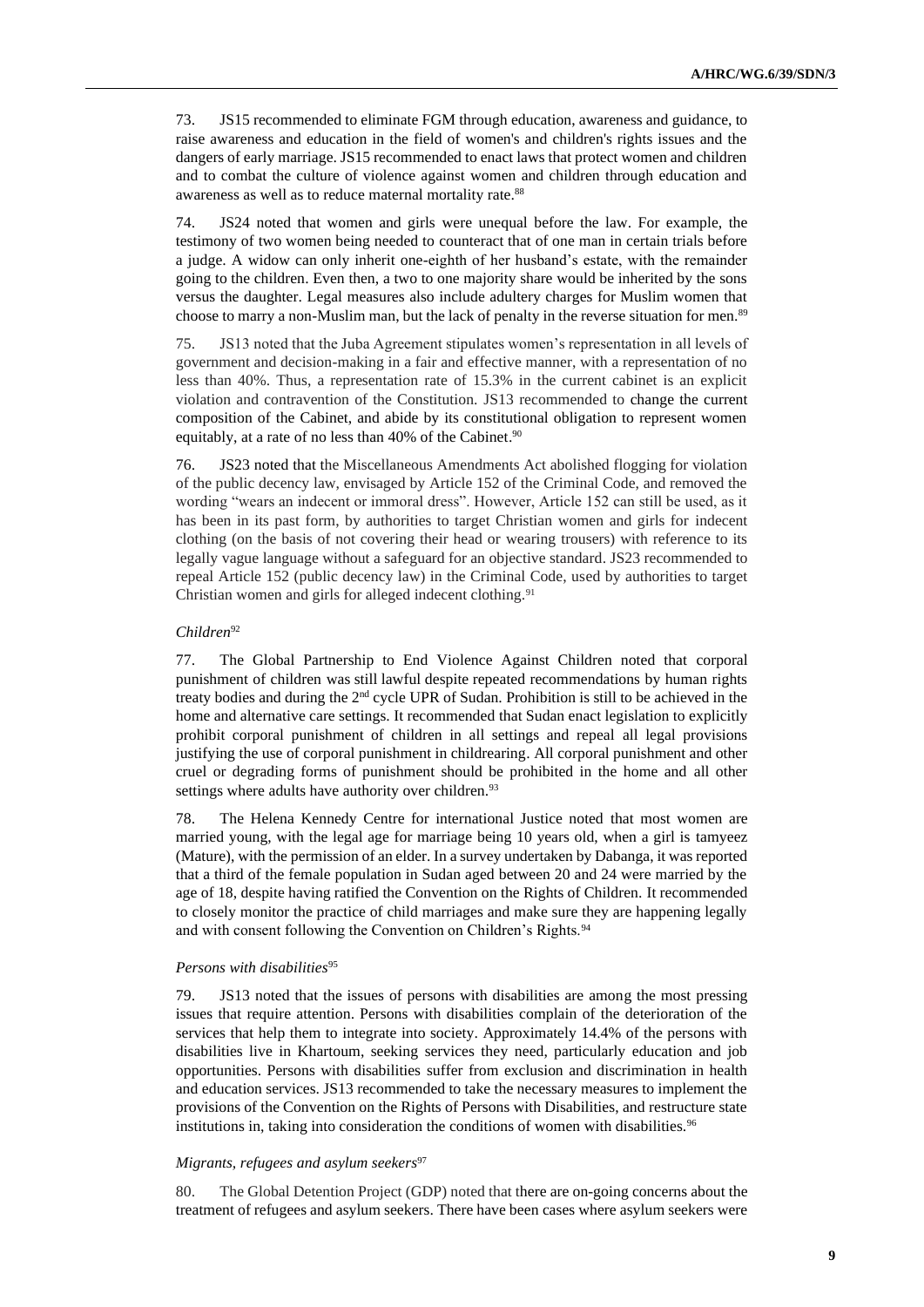not given access to asylum procedures and have been deported back to their countries of origin without appropriate consideration. There is very little available information concerning where refugees may be held when they are taken into custody, the status of various detention centre projects that had been slated for funding by donors, or the extent to which migrants and refugees are detained.<sup>98</sup>

81. GDP recommended to ensure the application of the Asylum Regulations Act 2014, including providing access to asylum procedures; Retract reservation to Article 26 of the UN Refugee Convention and ensure refugees' freedom of movement and the ability to choose their place of residence; Provide information on where – and in what conditions – refugees and migrants are detained for reasons related to their nationality, or asylum, refugee or residence status; and Disclose data on the number of migrants, refugees, and asylum seekers who are detained.<sup>99</sup>

 $1$  The stakeholders listed below have contributed information for this summary; the full texts of all

#### *Notes*

| original submissions are available at: www.ohchr.org. |                                                                                                                       |
|-------------------------------------------------------|-----------------------------------------------------------------------------------------------------------------------|
| Civil society<br>Individual submissions:              |                                                                                                                       |
| <b>ADF</b> International                              |                                                                                                                       |
|                                                       | ADF International, Geneva, Switzerland;                                                                               |
| Al-Daleel                                             | Al-Daleel Charity, Khartoum, Sudan;                                                                                   |
| <b>ECLJ</b>                                           | The European Centre for Law and Justice, Strasbourg,                                                                  |
|                                                       | France:                                                                                                               |
| <b>Egypt Peace</b>                                    | Egypt Peace, Qalyubia Governorate, Egypt;                                                                             |
| Elizka                                                | Elizka Relief Foundation, Kumasi Ashanti, Ghana;                                                                      |
| <b>FLD</b>                                            | Front Line Defenders - The International Foundation for the<br>Protection of Human Rights Defenders, Dublin, Ireland; |
| <b>GDP</b>                                            | Global Detention Project, Geneva, Switzerland;                                                                        |
| <b>GIEACPC</b>                                        | Global Initiative to End All Corporal Punishment of Children,                                                         |
|                                                       | London, United Kingdom of Great Britain and Northern                                                                  |
|                                                       | Ireland:                                                                                                              |
| <b>HKC</b>                                            | Helena Kennedy Centre for International Justice, Sheffield,                                                           |
|                                                       | United Kingdom of Great Britain and Northern Ireland;                                                                 |
| <b>HRW</b>                                            | Human Rights Watch, Geneva, Switzerland;                                                                              |
| IAPD                                                  | The International Alliance for Peace and Development,                                                                 |
|                                                       | Geneva, Switzerland;                                                                                                  |
| <b>ICAN</b>                                           | International Campaign to Abolish Nuclear Weapons, Geneva,<br>Switzerland;                                            |
| <b>ICTUR</b>                                          | International Centre for Trade Union Rights, London, United                                                           |
|                                                       | Kingdom of Great Britain and Northern Ireland;                                                                        |
| <b>JUBILEE</b>                                        | JUBILEE CAMPAIGN, FAIRFAX, VA, United States of                                                                       |
|                                                       | America;                                                                                                              |
| <b>MAAT</b>                                           | Maat Foundation for Peace, Development and Human Rights,                                                              |
|                                                       | Cairo, Egypt;                                                                                                         |
| <b>PFT</b>                                            | Partners for Transparency, Cairo, Egypt;                                                                              |
| <b>SIHA Network</b>                                   | Strategic Initiative for women in the Horn of Africa, Kampala,                                                        |
|                                                       | Uganda;                                                                                                               |
| <b>SRI</b>                                            | The Sexual Rights Initiative, Ottawa, Canada.                                                                         |
| Joint submissions:                                    |                                                                                                                       |
| JS1                                                   |                                                                                                                       |
|                                                       | Joint submission 1 submitted by: AccessNow, Article 19 East                                                           |
|                                                       | Africa and Gisa Group, New York, United States of America;                                                            |
| JS2                                                   | Joint submission 2 submitted by: Advocates for Human                                                                  |
|                                                       | Rights and the World Coalition Against the Death Penalty,                                                             |
|                                                       | Minneapolis, United States of America;                                                                                |
| JS3                                                   | Joint submission 3 submitted by: Alamasi Organisation for                                                             |
|                                                       | Development & Humanitarian Care, Khartoum, Sudan;                                                                     |
| JS4                                                   | Joint submission 4 submitted by: Civic Space UPR Group for                                                            |
|                                                       | Sudan, Sudan Social Development Organization (SUDO) Al-                                                               |
|                                                       | Madania<br>News<br>Al-Khatim<br>Adlan<br>Centre<br>for<br>Alag                                                        |
|                                                       | Enlightenment (KACE), Khartoum, Sudan;                                                                                |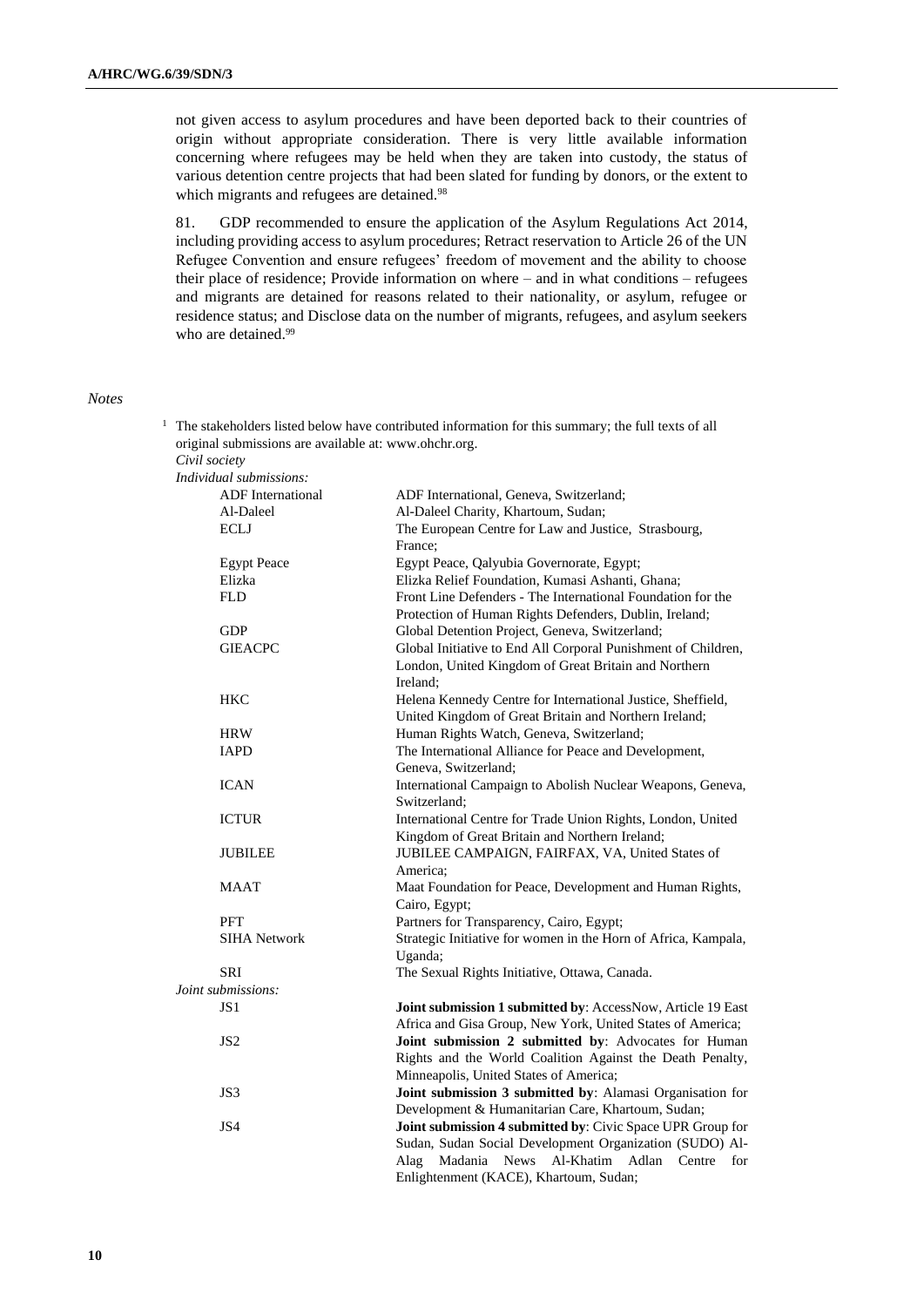| JS5             | Joint submission 5 submitted by: Christian Solidarity                                                                     |
|-----------------|---------------------------------------------------------------------------------------------------------------------------|
|                 | Worldwide (CSW) and CSW-Nigeria, New Malden, United                                                                       |
| JS <sub>6</sub> | Kingdom of Great Britain and Northern Ireland;<br>Joint submission 6 submitted by: East and Horn of Africa                |
|                 | Human Rights Defenders Project, African Center for Justice                                                                |
|                 | and Peace Studies, Kampala, Uganda;                                                                                       |
| JS7             | Joint submission 7 submitted by: The Economic, Social and                                                                 |
|                 | Cultural Rights Alliance in Sudan (ESCRAS), Sudanese                                                                      |
|                 | Development Call Organization ("NIDAA"), Al- Harisat                                                                      |
|                 | ("Female Guards"), Sudanese Development Intuitive (SUDIA),                                                                |
|                 | Sudan social Development Organization (SUDO), Khartoum,<br>Sudan;                                                         |
| JS8             | Joint submission 8 submitted by: The Habitat International                                                                |
|                 | Coalition - Housing and Land Rights Network (HIC-HLRN),                                                                   |
|                 | the Kushian Society for Development and Human Rights                                                                      |
|                 | (KSDHR) and the National Center for Peace and Development                                                                 |
|                 | (NCPD), Giza, Egypt;                                                                                                      |
| JS9             | Joint submission 9 submitted by: Human Rights and<br>Development Organization, Waging Peace Human Right and               |
|                 | Development<br>Organization (HUDO Centre), Kampala,                                                                       |
|                 | Uganda;                                                                                                                   |
| <b>JS10</b>     | Joint submission 10 submitted by: International Planned                                                                   |
|                 | Parenthood Organization and Sudan Family Planning                                                                         |
|                 | Association, London, United Kingdom of Great Britain and                                                                  |
| JS11            | Northern Ireland:<br>Joint submission 11 submitted by: Sudan Women Rights                                                 |
|                 | Action Nora Center for Combating Sexual<br>Violence                                                                       |
|                 | International Service for Human Rights (ISHR) The Regional                                                                |
|                 | Coalition for Women Human Rights Defenders in the Middle                                                                  |
|                 | East and North Africa, Geneva, Switzerland;                                                                               |
| <b>JS12</b>     | Joint submission 12 submitted by: Jubilee Campaign, Set My                                                                |
| <b>JS13</b>     | People Free, ERLC, FAIRFAX, VA, United States of America;<br>Joint submission 13 submitted by: Nazra for Feminist Studies |
|                 | Ro'yaa Center for Feminist Studies Haressat Initiative, Cairo,                                                            |
|                 | Egypt;                                                                                                                    |
| <b>JS14</b>     | Joint submission 14 submitted by: REDRESS, People's Legal                                                                 |
| <b>JS15</b>     | Aid Centre (PLACE) and REDRESS, Khartoum, Sudan;<br>Joint submission 15 submitted by: Peace Organization for              |
|                 | Care and Development, Peace Organization for Care and                                                                     |
|                 | Development, Jennacom Charitable Organization, Shams Al                                                                   |
|                 | Duha Organization, Sudanese Organization for Environment                                                                  |
|                 | and Human Rights, Researcher Charitable Organization, Sirba                                                               |
|                 | Organization for Development and Child Care, Tarraq Al-Jinan<br>Organization,<br>Charitable                               |
|                 | Nibras<br>Charitable<br>Response<br>Organization, Charitable Families Organization, Al-Radom                              |
|                 | Charitable Organization, Parent satisfaction goal organization,                                                           |
|                 | Mana Youth Hope Organization, Partners without borders,                                                                   |
|                 | Creativity Seeds Organization, Siag Charitable Organization,                                                              |
|                 | Nour al-Iman craft organization, Paradise Way Charitable                                                                  |
|                 | Organization, Roof of the Construction Organization for Peace                                                             |
|                 | and Development, Massai Organization for Human Service,<br>Khartoum, Sudan;                                               |
| JS16            | Joint submission 16 submitted by: Rights for Peace and The                                                                |
|                 | Organization of Sudanese Solidarity for Elimination of Racial                                                             |
|                 | Discrimination (TASAMI), London, United Kingdom of Great                                                                  |
|                 | Britain and Northern Ireland;                                                                                             |
| JS17            | Joint submission 17 submitted by: Sudanese Human Rights                                                                   |
|                 | Initiative (SHRI). SHRI has now more than 500 members, and<br>an expansive network of lawyers, human rights defenders and |
|                 | journalists, Khartoum, Sudan;                                                                                             |
| JS18            | Joint submission 18 submitted by: Small Media, African                                                                    |
|                 | Centre for Justice and Peace Studies (ACJPS), Kacesudan                                                                   |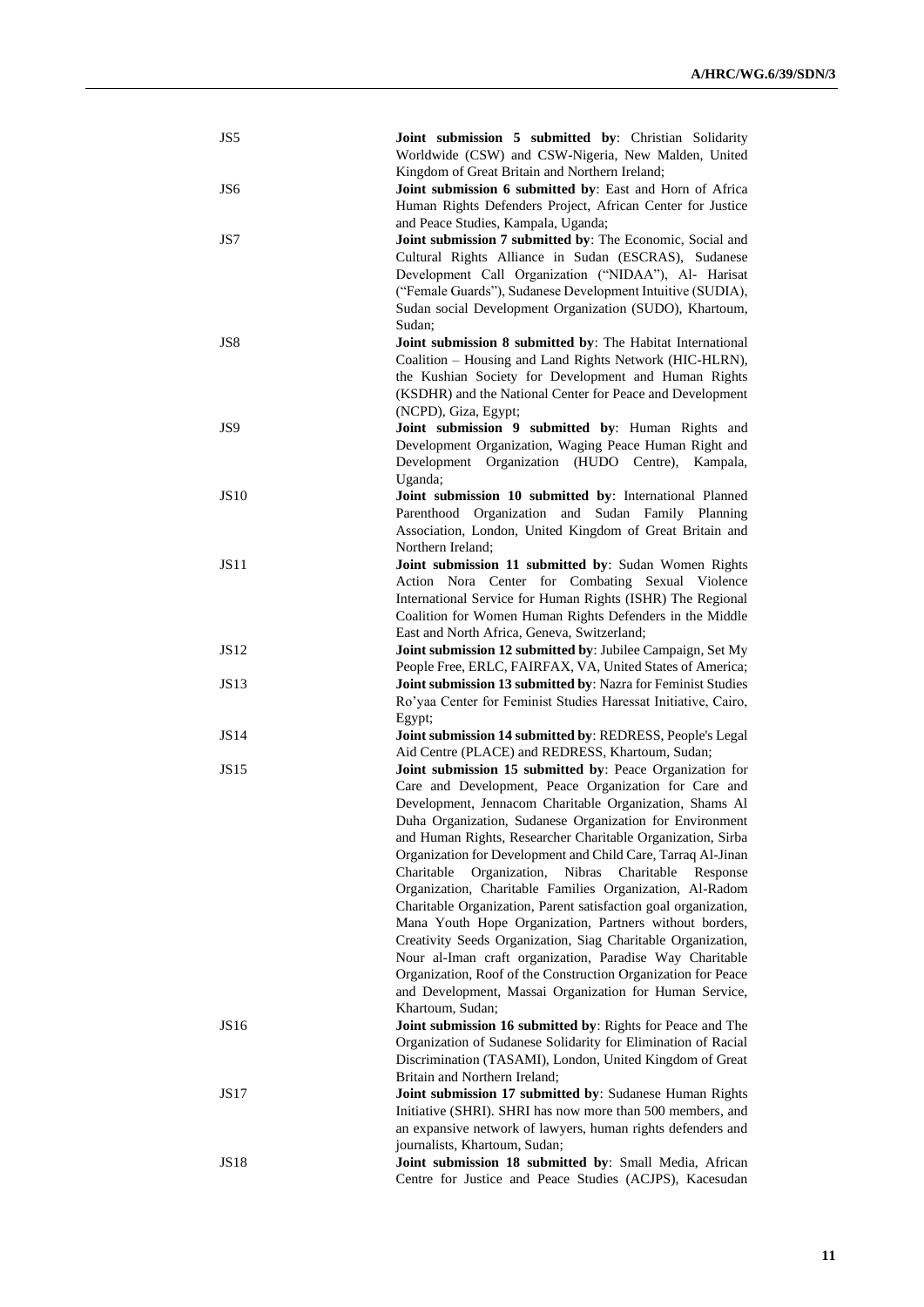|                                                                     | Center for Enlightenment (KACE), Journalists for Human                                |
|---------------------------------------------------------------------|---------------------------------------------------------------------------------------|
|                                                                     | Rights - Sudan (JHR-Sudan), Sudan Social Development                                  |
|                                                                     | Organisation (SUDO), Access Now, London, United Kingdom                               |
|                                                                     | of Great Britain and Northern Ireland:                                                |
| <b>JS19</b>                                                         | Joint submission 19 submitted by: Sudan SOGI Coalition,                               |
|                                                                     | Khartoum, Sudan;                                                                      |
| <b>JS20</b>                                                         | Joint submission 20 submitted by: UPR Coalition for                                   |
|                                                                     | Combatting Impunity in Sudan, Khartoum, Sudan;                                        |
| JS21                                                                | Joint submission 21 submitted by: The UPR Project at                                  |
|                                                                     | Birmingham City University's Centre for Human Rights, the                             |
|                                                                     | Sudanese Human Rights Initiative (SHRI), Birmingham,                                  |
|                                                                     | United Kingdom of Great Britain and Northern Ireland;                                 |
| <b>JS22</b>                                                         | Joint submission 22 submitted by: Women and Child Group,                              |
|                                                                     | Khartoum, Sudan;                                                                      |
| <b>JS23</b>                                                         | Joint submission 23 submitted by: World Evangelical                                   |
|                                                                     | Alliance, Open Doors International (ODI). Middle East                                 |
|                                                                     | Concern (MEC), Geneva, Switzerland;                                                   |
| <b>JS24</b>                                                         | Joint submission 24 submitted by: World Federalist                                    |
|                                                                     | Movement / Institute for Global Policy, Darfur Women Action                           |
|                                                                     | Group, Den Haag, Netherlands;                                                         |
| JS25                                                                | Joint submission 25 submitted by: Al-Daleel, Khartoum,                                |
|                                                                     | Sudan.                                                                                |
|                                                                     |                                                                                       |
| National human rights institution:<br><b>NCHR</b>                   | National Commission for Human Rights, Khartoum, Sudan.                                |
|                                                                     |                                                                                       |
| $Regional$ intergovernmental organization(s):<br><b>AU-ACHPR</b>    |                                                                                       |
|                                                                     | African Commission on Human and Peoples' Rights, Banjul,<br>The Gambia.               |
|                                                                     |                                                                                       |
| <sup>2</sup> The following abbreviations are used in UPR documents: |                                                                                       |
| <b>ICERD</b>                                                        | International Convention on the Elimination of All Forms of<br>Racial Discrimination; |
| <b>ICESCR</b>                                                       | International Covenant on Economic, Social and Cultural                               |
|                                                                     | Rights;                                                                               |
| OP-ICESCR                                                           | Optional Protocol to ICESCR;                                                          |
| <b>ICCPR</b>                                                        | International Covenant on Civil and Political Rights;                                 |
| <b>ICCPR-OP1</b>                                                    | Optional Protocol to ICCPR;                                                           |
| <b>ICCPR-OP2</b>                                                    | Second Optional Protocol to ICCPR, aiming at the abolition of                         |
|                                                                     | the death penalty;                                                                    |
| <b>CEDAW</b>                                                        | Convention on the Elimination of All Forms of Discrimination                          |
|                                                                     | against Women;                                                                        |
| <b>OP-CEDAW</b>                                                     | Optional Protocol to CEDAW;                                                           |
| CAT                                                                 | Convention against Torture and Other Cruel, Inhuman or                                |
|                                                                     | Degrading Treatment or Punishment;                                                    |
| OP-CAT                                                              | Optional Protocol to CAT;                                                             |
| <b>CRC</b>                                                          | Convention on the Rights of the Child;                                                |
| OP-CRC-AC                                                           | Optional Protocol to CRC on the involvement of children in                            |
|                                                                     | armed conflict;                                                                       |
| OP-CRC-SC                                                           | Optional Protocol to CRC on the sale of children, child                               |
|                                                                     | prostitution and child pornography;                                                   |
| OP-CRC-IC                                                           | Optional Protocol to CRC on a communications procedure;                               |
| <b>ICRMW</b>                                                        | International Convention on the Protection of the Rights of All                       |
|                                                                     | Migrant Workers and Members of Their Families;                                        |
| <b>CRPD</b>                                                         | Convention on the Rights of Persons with Disabilities;                                |
| <b>OP-CRPD</b>                                                      | Optional Protocol to CRPD;                                                            |
| <b>ICPPED</b>                                                       | International Convention for the Protection of All Persons                            |
|                                                                     | from Enforced Disappearance.                                                          |
|                                                                     |                                                                                       |

<sup>3</sup> For relevant recommendations see A/HRC/33/8, paras 138.1–13, 114.26, 141.20.<br>
<sup>4</sup> JS2, para 29.<br>
<sup>5</sup> JS14, p 3–4.<br>
<sup>6</sup> JS11, p 4.

<sup>7</sup> The Strategic Initiative for Women in the Horn of Africa, p4. 8 ICAN, p1. 9 JS5, paras 52–54.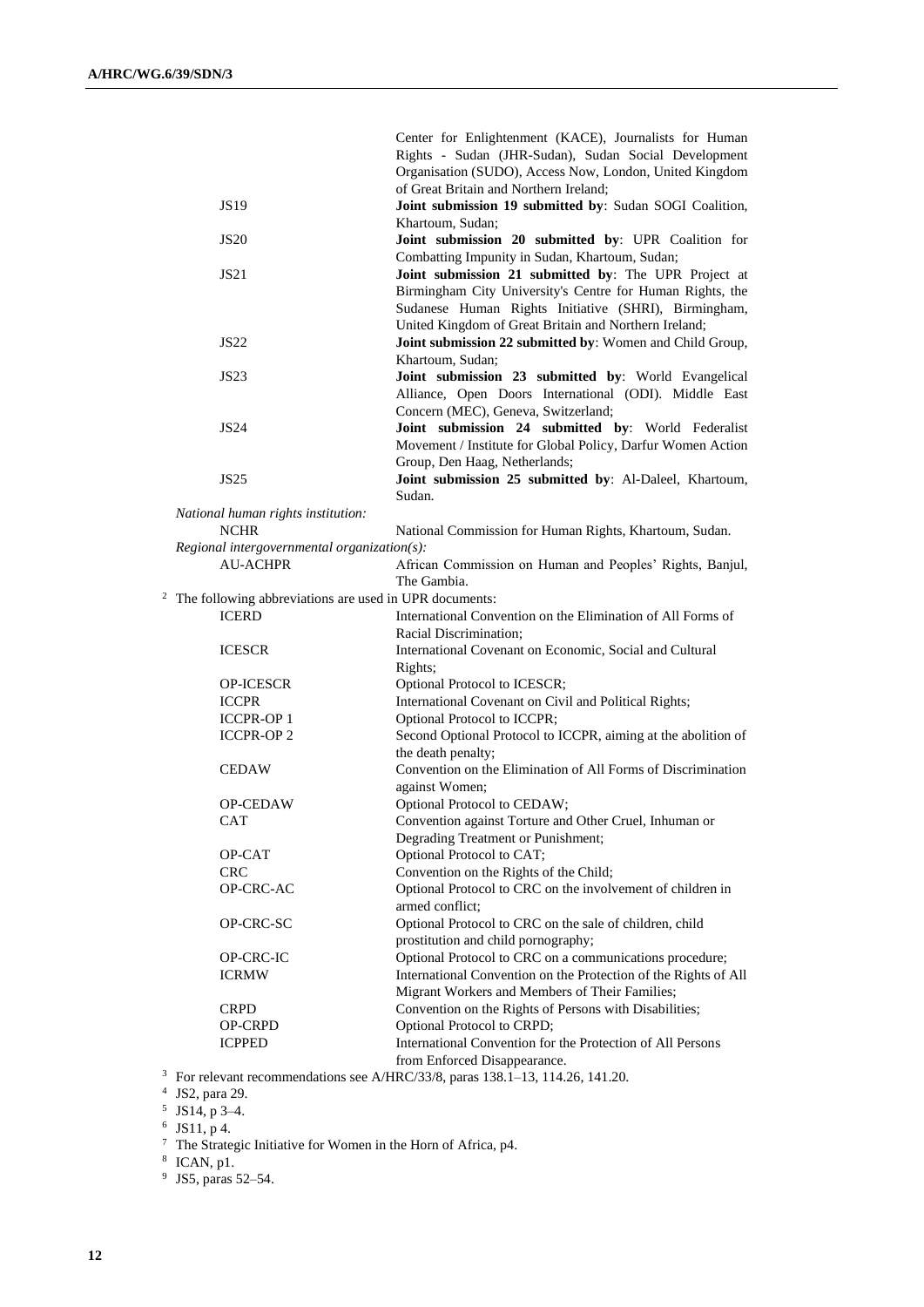- JS12, para 69.
- JS24, Para 17.
- JS11, p 10.
- <sup>13</sup> Resolution ACHPR/Res. 444 (LXVI) 2020on the Human Rights Situation in the Republic of the Sudan [\(https://www.achpr.org/sessions/resolutions?id=475\)](https://www.achpr.org/sessions/resolutions?id=475), para 2.
- For relevant recommendations see A/HRC/33/8, paras 141.14–19.
- International Alliance for Peace and Development, p. 1–7.
- JS 5, para 51.
- JS14, para 36.
- JS24, para 13.
- Jubilee Campaign, para 29.
- <sup>20</sup> For relevant recommendations see A/HRC/33/8, paras 141.17, 141.21.
- JS16, para. 9–10.
- ADF, paras 12 and 23.c.
- National Commission for Human Rights, para 25.
- JS19, para 1.
- Human Rights Watch, para 48.
- <sup>26</sup> For relevant recommendations see A/HRC/33/8, paras 138.33, 138.137–139.
- JS8, para 22.
- JS8, Para 19–20.
- <sup>29</sup> The Partners for Transparency, p4.
- For relevant recommendations see A/HRC/33/8, paras 141.3, 141.6, 141.23–31.
- JS4, para 25.
- JS9, para 7 and 16.
- HRW, paras 35–37.
- JS14, para 13–14.
- Al-Daleel, para.12.
- IAPD, p6.
- JS14, para 14.
- JS21, para 28–29.
- JS20, paras 16–30.
- For relevant recommendations see A/HRC/33/8, paras 138.80–82, 141.32–37, 140.44–48, 141.11, 141.13.
- ACHPR, Resolution ACHPR/Res. 444 (LXVI) 2020on the Human Rights Situation in the Republic of the Sudan [\(https://www.achpr.org/sessions/resolutions?id=475\)](https://www.achpr.org/sessions/resolutions?id=475).
- Maat, para 5.
- JS9, paras 7, 8 and 58.
- JS11, p 4.
- Elizka Relief Foundation, para 5.
- JS20, paras 16–30.
- JS14, para 36.
- JS14, Para 31.
- JS14, para 29.
- Resolution ACHPR/Res. 444 (LXVI) 2020on the Human Rights Situation in the Republic of the Sudan [\(https://www.achpr.org/sessions/resolutions?id=475\)](https://www.achpr.org/sessions/resolutions?id=475), para 3.
- For relevant recommendations see A/HRC/33/8, paras 138.20, 138.22, 138.28, 138.71, 138.89, 138.95–101.
- JS5, para 27.
- JS12, paras 12-13 and 27.
- JS5, para 57.
- JS17, p13.
- ECLJ, para 17.
- JS18, para 10.
- JS1, paras 2 and 38.
- JS4, paras 23–24.
- JS4, p7.
- JS6, paras 1.9, 5.1, 5.2.
- Front Line Defenders, p5.
- JS 11, p 10.
- JS18, para 33.
- For relevant recommendations see A/HRC/33/8, paras 138.54, 139.6–9.
- JS3, para 5.
- For relevant recommendations see A/HRC/33/8, paras 138.12, 138.105.